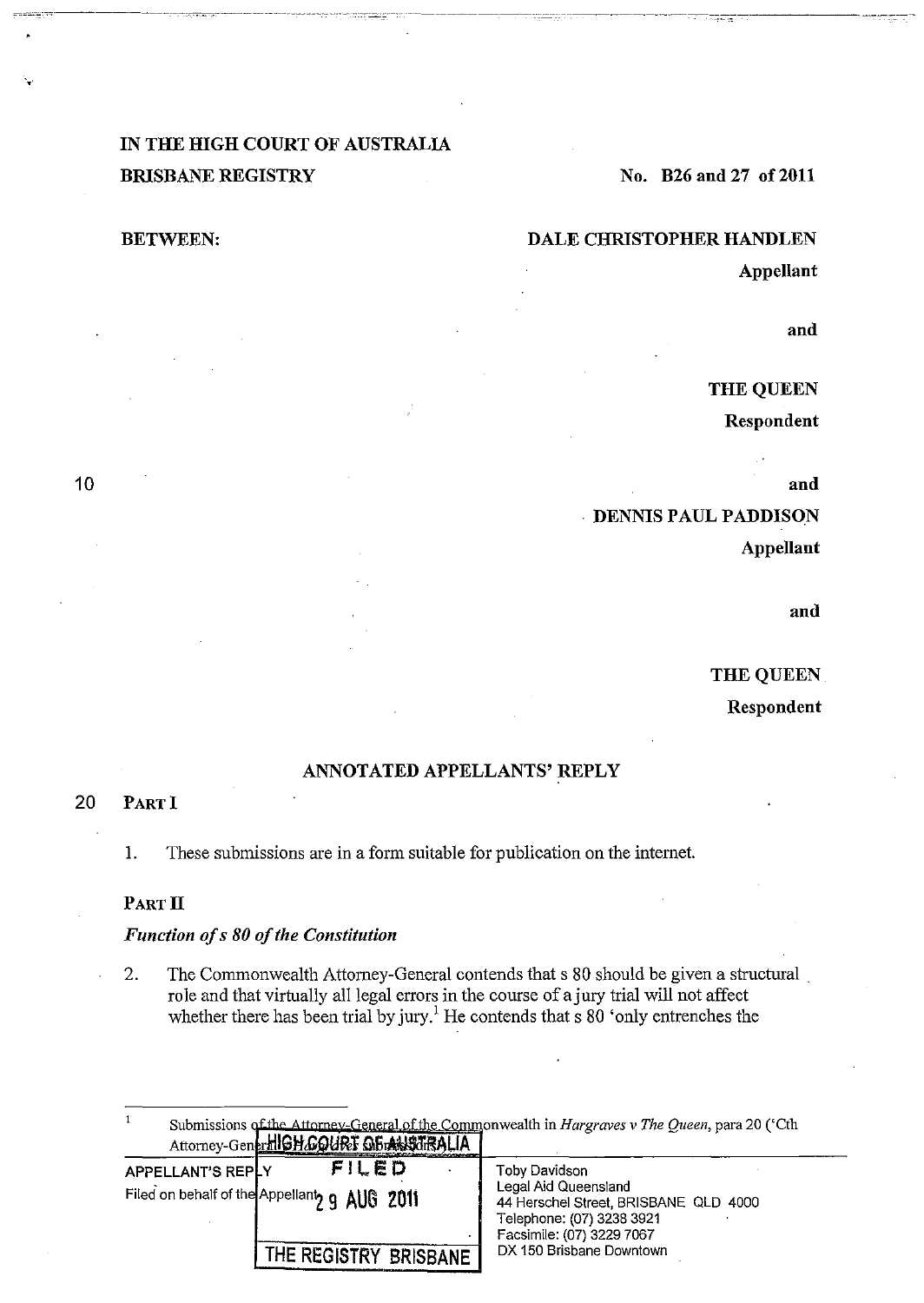"essential characteristics" of a trial by jury that distinguish a jury trial from other sorts of trials'.<sup>2</sup>

# 3. These submissions should be rejected.

4. Firstly, the authorities do not suggest that s 80 has the limited purpose for which the Attorney-General contends. In *Brownlee v The Queen ('Brownlee'),* Gleeson CJ and McHugh J accepted that the purpose of trial by jury under s 80 was 'to prevent oppression by the Government'.<sup>3</sup> Their Honours quoted approvingly from the judgment of the Supreme Court of the United States in *Williams v Florida*  ('*Williams*').<sup>4</sup> The passage from which their Honours quoted relevantly states:<sup>5</sup>

Þ

10 . *"The purpose of the jury trial, as we noted in Duncan,* is *to prevent oppression by the Government.* 

> *Providing an accused with the right to be tried by a jury of his peers gave him an inestimable safeguard against the corrupt or overzealous prosecutor and against the compliant, biased, or eccentric judge. Duncan* v. *Louisiana, supra, at 156. Given this purpose, the essential feature of a jury obviously lies in the interposition between the accused and his accuser of the common sense judgment of a group of laymen, and in the community participation and shared responsibility that results from that group's determination of guilt or innocence.* "

20 5. *InNg v The Queen* ('Ng'), Gleeson CJ, Gummow, Hayne, Callinan and Heydon JJ stated that the essential features of a trial by jury were to be 'discerned with regard to the purpose which s 80 was intended to serve and to the constant evolution, before and since Federation, of the characteristics and incidents of jury trial'.6 Their Honours cited the passages in *Brownlee* in which Gleeson CJ and McHugh J had quoted from *Williams.* 

6. The purpose of trial by jury under s 80 identified in *Brownlee* and *Ng-to* prevent oppression by the government—accords with the Court's decision in *Brown v The Queen.*<sup>7</sup> The majority in that case held that the constitutional requirement of trial by jury represented more than a privilege for the benefit of the accused and could not be. 30 waived; the minority thought otherwise. Yet all members of the Court accepted that s 80 contained a constitutional guarantee that protected the accused.<sup>8</sup> Justice Deane, for example, described the method of trial by jury in s 80 as 'an important constitutional guarantee against the arbitrary determination of guilt or innocence'.<sup>9</sup>

2

8 9 (1986) 160 CLR 171 at 197 (Brennan J) (referring to trial by jury as 'the chief guardian ofliberty under the Jaw and the community's guarantee of sound administration of criminal justice'), 214 (Dawson J). See also *Cheng v The Queen* (2000) 203 CLR 248 at [268] (Callinan J).

Cth Attorney-General's *Hargraves* submissions, para 16; Submissions of the Attorney-General of the Commonwealth in *Hand/en v The Queenand Paddison v The Queen,* para 5.1 ('Cth Attorney-General's *Hand/en* submissions').

<sup>3</sup>  (2001) 207 CLR 278 at 288-289 [21].

<sup>4</sup>  (2001) 207 CLR 278 at 288-289 [21].

*<sup>5</sup>*  (1970) 399 US 78 at 100.

<sup>6</sup>  7 (2003) 217 CLR 521 at 526 [9].

<sup>(1986) 160</sup> CLR 171. It also accords with statements in *Kingswell v The Queen* (1985) 159 CLR at 300-301 (Deane J) and *Fittockv The Queen* (2003) 217 CLR 508 at 516 [23] (McHugh J).

<sup>(1986) 160</sup> CLR 171 at 201-202.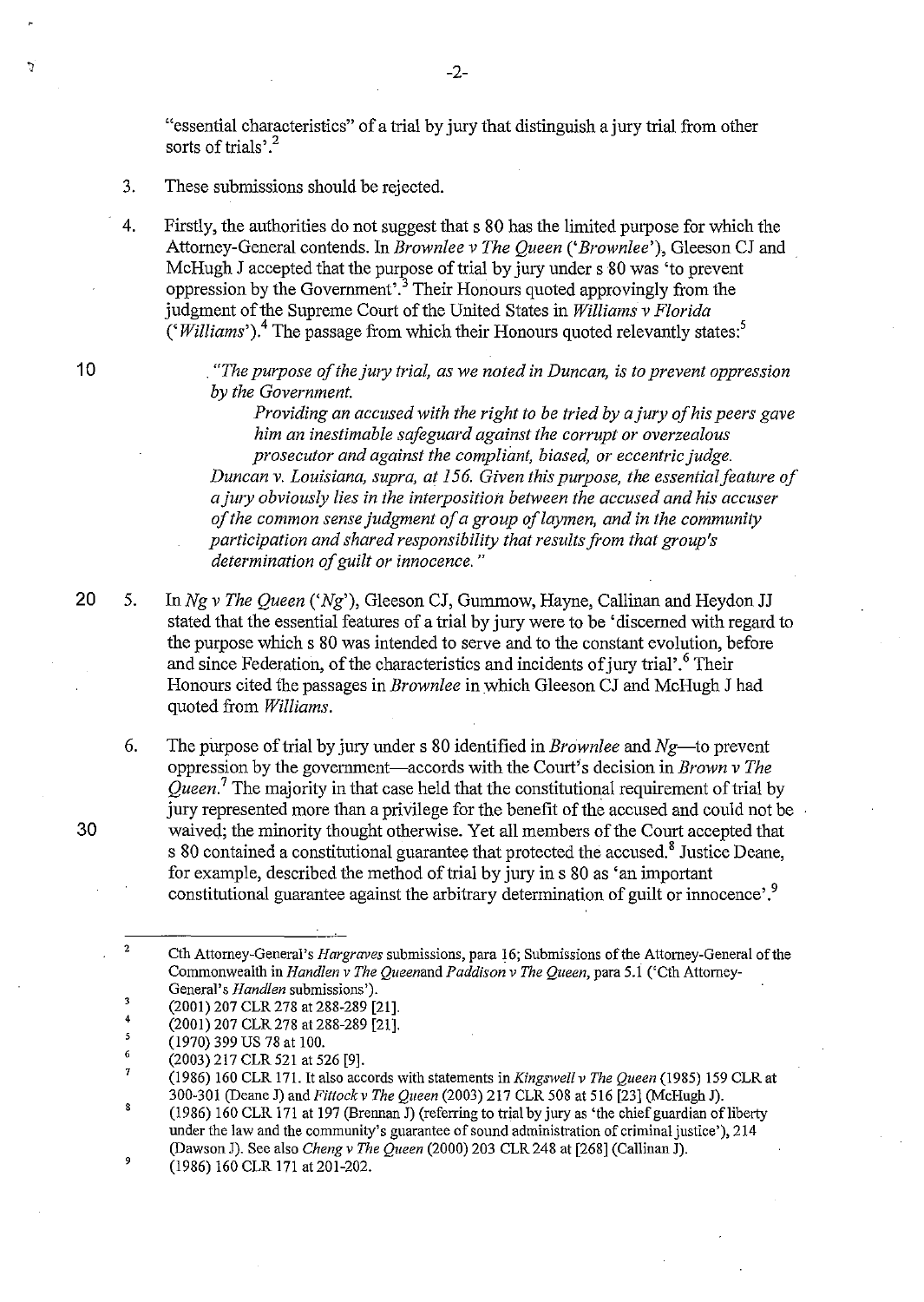His Honour referred to the decision of the Supreme Court of the United States in *Duncan v Lousiana*,<sup>10</sup> upon which that Court had relied in *Williams*.<sup>11</sup>

7. Chief Justice Gibbs, in dissent, expressly linked the purpose of s 80 to preventing oppression:<sup>12</sup>

> *"It must be inferred that the purpose of [section 80} was to protect the accused- in other words, to provide the accused with a "safeguard against the corrupt or over*zealous prosecutor and against the compliant, biased, or eccentric judge": Duncan v. *Louisiana (1968) 391 US 145, at p 156 [1968] USSC 152; (20 L.Ed.2d 491, at p 500) ... Section 80 was modelled on Art.III, s 2(3) of the United States Constitution, which provides:*

*"The Trial of all Crimes, except in cases of impeachment, shall be by Jury; and such Trial shall be held in the State where the said Crimes shall have been committed; but when not committed within any State, the Trial shall be at such Place or Places as the Congress may by Law have directed"* 

In Singer v United States, Warren CJ said of that provision that it "was clearly *intended to protect the accused from oppression by the Government* ... " *This view was repeated in Duncan v Louisiana. at p 155. This also was the purpose ofs.80."* 

20 8. None of these authorities suggests that the purpose of s 80 is as limited as the Commonwealth Attorney-General suggests. They offer no support for the idea that s 80 only entrenches those features of 'trial by jury' that are not shared with any other criminal trials.

9. Secondly, the consequences of accepting the Commonwealth Attorney-General's submissions would be incongruous. It is well established that trial by jury is a 'method of trial in which laymen selected by lot ascertain under the guidance of Judge the truth in questions of fact arising either in civil litigation or in a criminal process'.<sup>13</sup> That the jury is supposed to follow the directions of a trial judge is clear.<sup>14</sup> Yet on the approach of the Commonwealth Attorney-General, these aspects of trial 30 by jury become largely irrelevant. Because errors would affect the essential features of trial by jury 'only in the most exceptional circumstances',<sup>15</sup> there would presumably be a trial by jury under s 80notwithstanding that the trial judge erred in directing the jury about the onus of proof in criminal proceedings, failed to put multiple elements of an offence to the jury or failed to provide any guidance to the jury but simply read out the offence provision. As summary proceedings never involve directions to a jury and as the purpose of trial by jury under s 80 is to prevent oppression of the accused, it would be remarkable to find that none of these errors affect the essential features of trial by jury. It would be even more remarkable to reach that conclusion in light of the willingness of courts in the United Kingdom, the

10

/

<sup>10</sup>  (1968) 391 US 145 at 156.

II (1970) 399 US 78 at 100.

<sup>12</sup>  (1986) 160 CLR 171 at 179 (emphasis added).

<sup>13</sup>  *Huddart, Parker* & *Co Pty Ltd v Moorehead* (1909) 8 CLR 330 at 375 (O'Connor J); *Cheatle v The Queen* (1003) 177 CLR 541 at 549; *R v LK* (2010) 241 CLR 177 at 198 [38](French CJ).

<sup>14</sup>  *Fittock v The Queen* (2003) 217 CLR 508 at 515 [21] (McHugh J).

<sup>15</sup>  Cth Attorney-General's *Hargraves* submissions', para 20.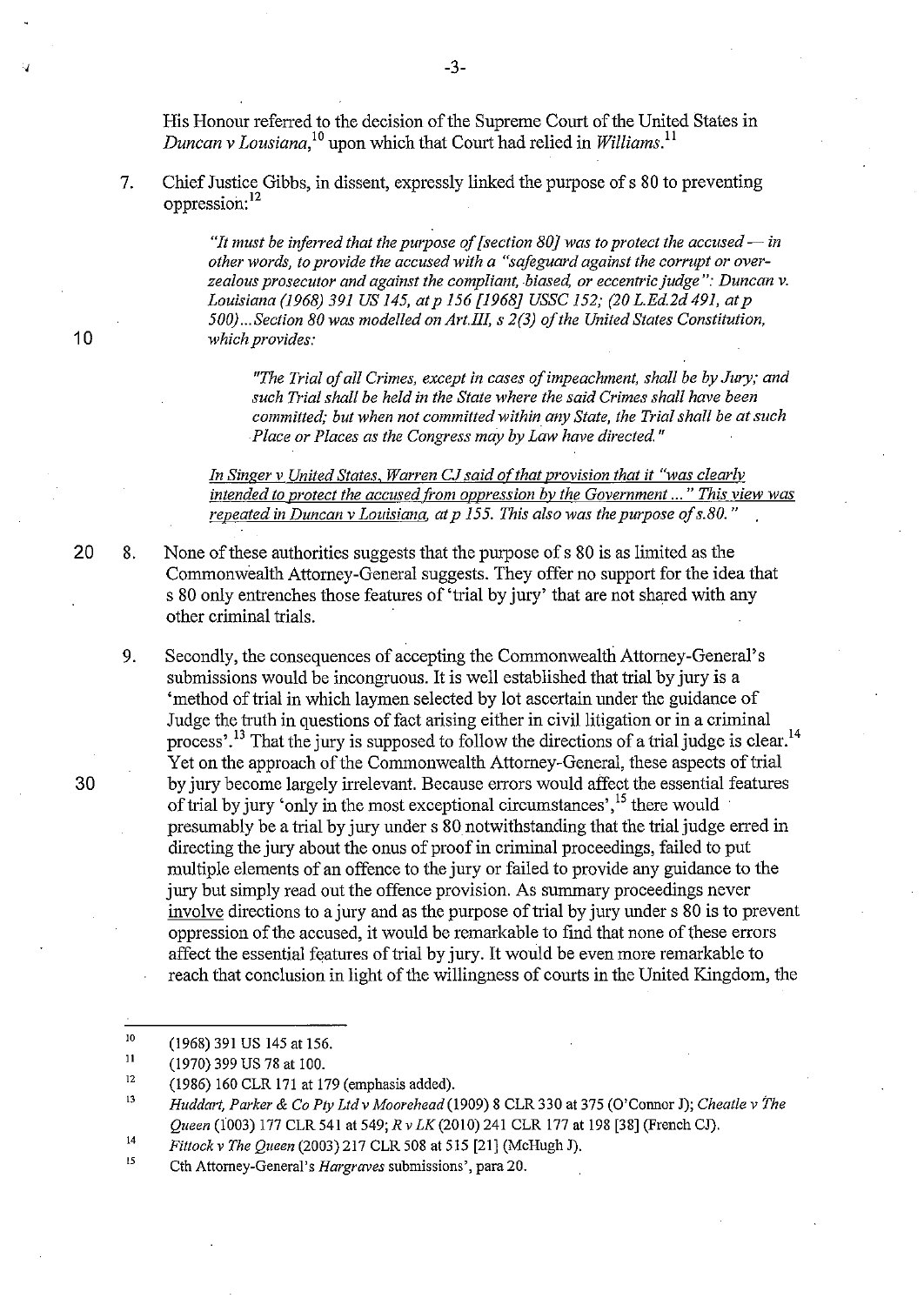Australian colonies and the United States in the late nineteenth century and early twentieth century to set aside verdicts on the basis of often minor errors.<sup>16</sup>

- 10. Thirdly, the submissions are based partly on the claim that s 80 should not be seen to entrench 'large parts of criminal procedure' because it would create a divergence between the permitted methods of trying Commonwealth and State offences. But this claim discounts the fact that there is already considerable divergence between the methods of trying State and Commonwealth offences. Because s 80 entrenches unanimity, for example, the Commonwealth cannot take advantage of existing facilities for majority verdicts under the laws of New South Wales, South Australia, 10 Victoria and Tasmania.<sup>17</sup> Nor can it take advantage of the waiver of a jury trial under State laws<sup>18</sup> or of any possible reduction of juries to fewer than 10 persons (as has occurred in the United States).<sup>19</sup>
- 11. In any event, the appellant does not submit that 'large parts of criminal procedure' are entrenched by s 80. In the proceedings below, the judge directed the members of the jury, in accordance with the Crown case, to return a verdict on the charge of importation by reference to the concept of a 'joint criminal enterprise', a species of liability then unknown to the *Criminal Code* (JAB Vol2- 841). They did so (JAB Vol2- 881-885). To hold that there was no proper verdict on the charge in these circumstances would not entail that 'large parts of criminal procedure' are . 20 entrenched by s 80. It would simply mean that the jury should have been squarely asked to determine criminal liability on a basis that existed at the time as opposed to one that did not.

### *Evolution of jury trial*

- 12. The respondent<sup>20</sup> contends that not every aspect of jury trials in the nineteenth century is an 'essential element' of trial by jury and that the 'essential features' of a jury trial do not include legally impeccable directions as to the elements of the offence.
- 13. It is true that not every aspect of jury trial as understood in the nineteenth century is an essential element of trial by jury within s 80 of the Constitution. The appellant has 30 never suggested otherwise. *Brownlee* makes it clear, however, that one cannot determine the essential features of trial by jury Without considering the purpose of s 80. The respondent and the interveners, with the exception of the Commonwealth Attorney-General, have not attempted to do this.
	- 14. As explained earlier, the purpose of trial by jury within s 80 is to prevent oppression by the government. That emerges from *Brownlee* and *Ng,* and it is consistent with *Brown* and the American authorities. It would undermine the purpose of trial by jury

20 Respondent's submissions, para 39.

 $\mathcal{A}_{\mathcal{A}}$ 

<sup>16</sup>  See paras 16 to 20 below.

<sup>17</sup>  *Jury Act 1977* (NSW), s 55F; *Juries Act 1927* (SA),s 57; *Juries Act 2000* (Tas), s 43; *Juries Act 2000*  (Vic), s 46.

<sup>18</sup>  *Brown* (1986) 160 CLR 171.

<sup>19</sup>  *Williams v Florida* (1970) 399 US 78.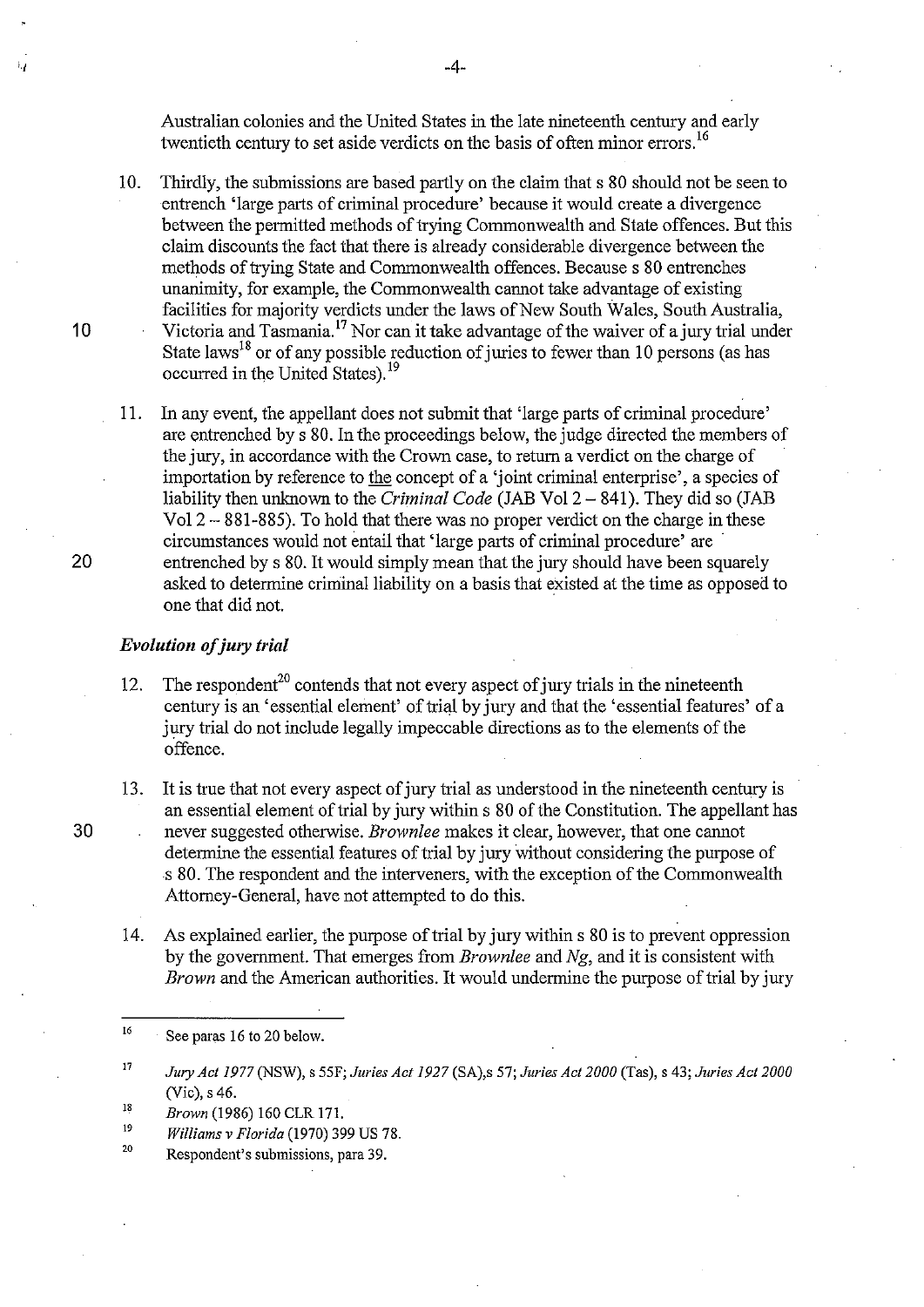under s 80 to hold that there has been a proper verdict on the charge although the judge never asked members of the jury to decide on accessorial liability but instead asked them to decide whether there was a *"joint criminal enterprise"* -a concept then unknown to the *Criminal Code* (Cth).

#### *Some historical matters*

- 15. The respondent and the interveners make several claims about the historical evolution of trial by jury and criminal appeals. It is enough to make the following points.
- 16. First, the *Criminal Appeal Act 1907* (UK) was enacted 'against a background where 10 the understanding of when a new trial would be ordered was that the "Exchequer" rule" prevailed'.<sup>21</sup>
	- 17. Secondly, courts in Australia before and after Federation took a strict view of misdirections. The decision of the Full Court of the Supreme Court of South Australia in  $R v$  Snow,<sup>22</sup> which was based on the common law, illustrates this.
	- 18. Thirdly, while attempts had been made to overcome the 'Exchequer rule' in the Australian colonies before federation, the relevant provisions had been interpreted very narrowly.<sup>23</sup>In *Makin v Attorney-General for New South Wales,* for instance, the Priyy Council considered s 423 of the *Criminal Law (Amendment) Act 1883* (NSW). Their Lordships stated:<sup>24</sup>

20 *Their Lordships do not think that it can properly be said that there has been no substantial wrong or miscarriage ofjustice, where on a point material to the guilt or innocence of the accused the jury have, notwithstanding objection, been invited by the judge to consider in arriving at their verdict matters which ought not to have been submitted to them.* 

19. Their Lordships contemplated that the proviso might apply 'where it is impossible to suppose that the evidence improperly admitted can have had any influence on the verdict of the jury, as for example where some merely formal matter not bearing directly on the guilt or innocence of the accused has been proved by other than legal evidence' . 25 As this Court in *Weiss* observed, one longstanding justification for 30 interpreting provisions in this way was the concept that the accused was entitled to a trial in which the relevant law was correctly explained to the jury and the laws of evidence were strictly followed.<sup>26</sup>

- 23 **In any event, some of the provisions were confined to the rules of evidence, with which the**  'Exchequer rule' was centrally concerned: see *Criminal Code* (Qld), s 671.
- 24 [1894] AC 57 at 70.
- 25 [1894] AC 57 at 71.
- 26 (2005) 224 CLR 300 at 311 [27] (referring to *Mraz v The Queen* (1955) 93 CLR 493 at 514 (Fullager J)).

-5-

<sup>21</sup>  *Weiss v The Queen* (2005) 224 CLR 300 *('Weiss')* at 306 [13].

<sup>22</sup>  [1918] SALR 173 at 204, 207 (Murray CJ, with whose reasons Buchanan J agreed). Special leave to this Court was refused: (1918) 25 CLR 377.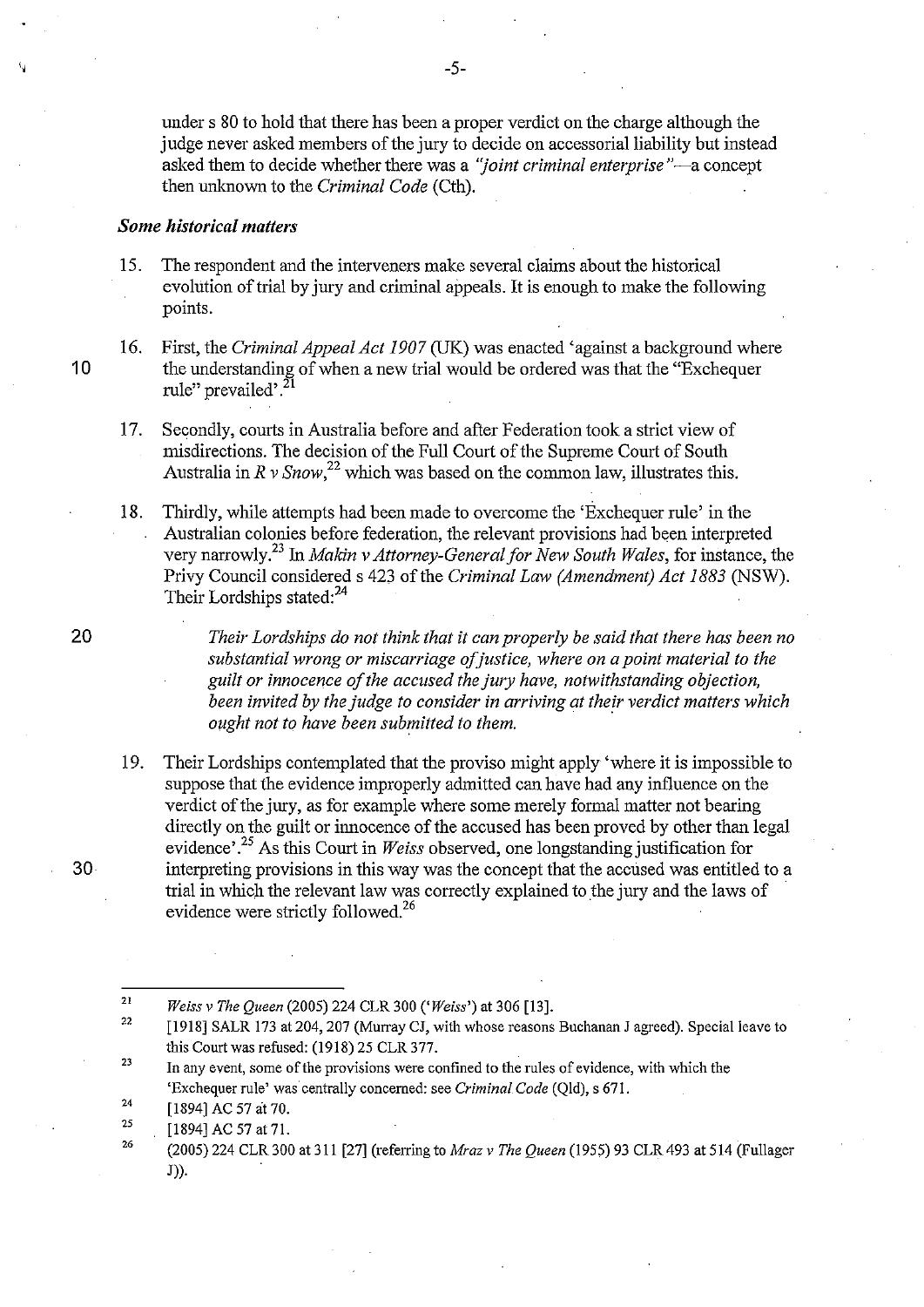20. Fourthly, the Commonwealth Attorney-General's reliance on debate in the United States is problematic.<sup>27</sup> Even more so than in the United Kingdom and in the Australian colonies, the position in the United States at federation was that the 'Exchequer rule' was prevalent.28 Furthermore, professional and academic criticism of the 'Exchequer rule' in the United States *after* federation, and the fact that· successive Congresses between 1907 and 1919 debated reforms does not shed light on the interpretation of s 80. The Constitution came into force more than a decade before any 'harmless error' statute was passed by Congress.

#### *United States authorities and alleged extremity of results*

10 21. Contrary to the submission of the Commonwealth Attorney-General.<sup>29</sup> the application of 'harmless error' to constitutional infringements in the United States is no more relevant to the interpretation of s 80 than was the development of 'waiver' of jury trials in that country. $^{30}$ 

22. It would not, moreover, give s 80 an 'extreme operation<sup>31</sup> to regard it as more demanding, in some ways, than the right of trial by jury in the United States. That is already the case. Section 80 of the Constitution prevents an accused from waiving the requirement of jury trial; that is not the case in the United States.<sup>32</sup> Section 80 of the Constitution would probably prevent a jury from being properly composed if it consisted of fewer than 10 members; $^{33}$  a criminal jury in the United States can 20 consist of as few as six persons.<sup>34</sup> While s 80 of the Constitution requires a jury verdict to be unanimous, moreover, the right of trial by jury in the Sixth Amendment, which is applied to the American States by the Fourteenth Amendment, does not forbid majority verdicts. $35$ 

# *No privileging of form over substance*

23. The Attorney-General for New South Wales submits that acceptance of the appellant's submissions would make the administration of justice 'hostage to "outworn technicality'" *?6* That is not so. Rather, it would encourage trial judges to ask themselves a simple question before they commence their summing up: does the basis for liability advanced by the prosecution exist? That is not a demanding 30 requirement. Indeed, in a system in which trials are supposed to be determined

- 29 Cth Attorney-General's *Hargraves* submissions, para 45.
- 30 *Brown* (1986) 160 CLR 171.
- 31 Cth Attorney-General's *Hargraves* submissions, para 46.

34 *Williams* (1970) 399 US 78.

36 Submissions of the Attorney-General for NSW, para 28 (referring to *Conway v The Queen* (2002) 209 CLR 203 at [29]).

<sup>27</sup>  Cth Attorney-General's *Hargraves* submissions, para 47.

<sup>28</sup>  JH Wigmore, 'New Trials for Erroneous Rulings upon Evidence; A Practical Problem for American Justice' (1903) 3 *Columbia Law Review* 433 at 436. See also Roger A Fairfax Jr, 'A Fair Trial, not a Perfect One: The Early Twentieth Century Campaign for the Harmless Error Rule' (2009) 93 *Marquette Law Review* 433 at 435-436.

<sup>32</sup>  *Brown* (1986) 160 CLR 171.

<sup>33</sup>  *Brownlee* (2001) 207 CLR 278 at [72] (Gaudron, Gummow and Hayne JJ).

<sup>35</sup>  See, for example, *Burch v Louisiana* (1979) 441 US 130 at 136-137.